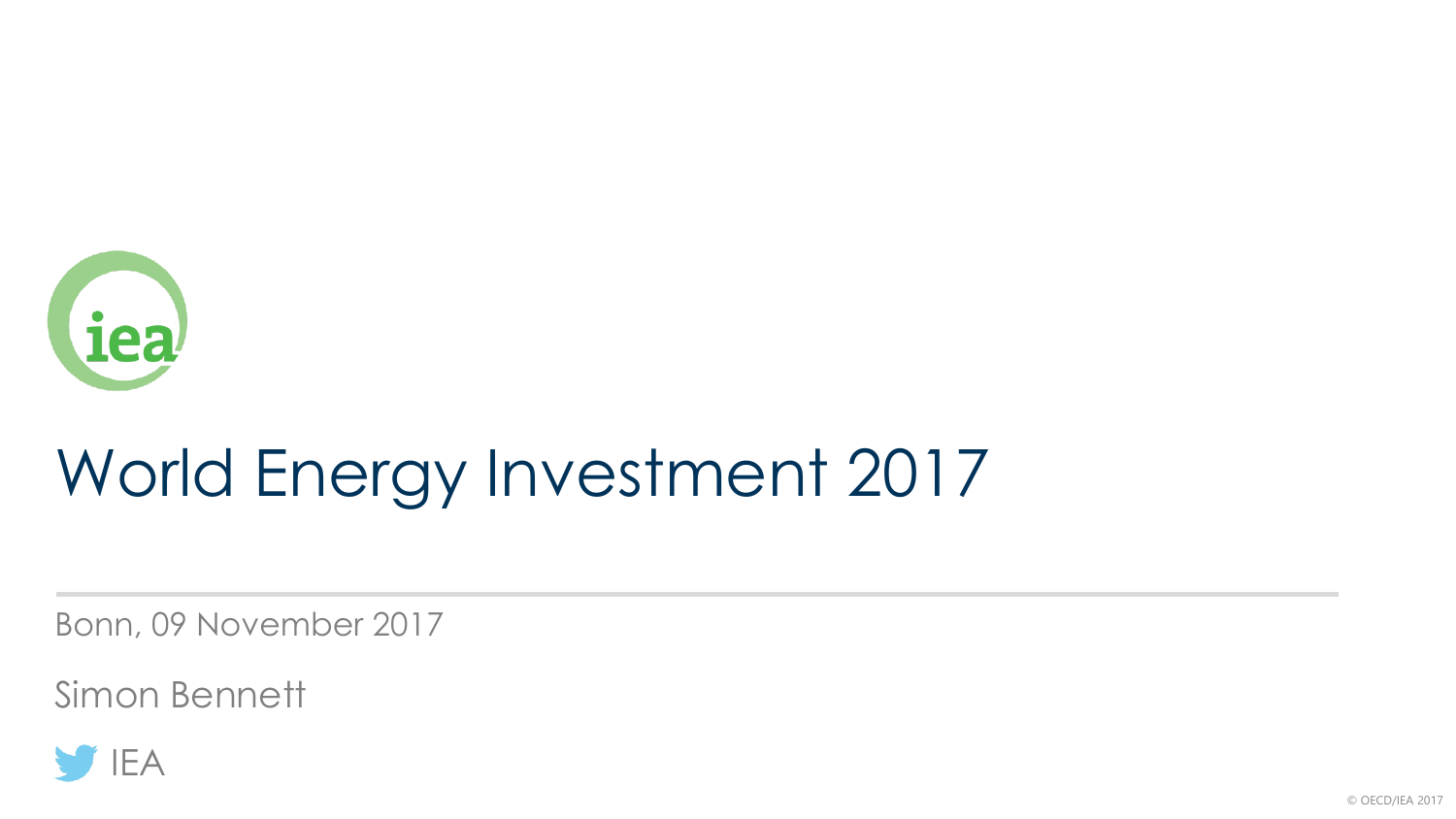



**Global energy investment 2016**

**Total energy investment was \$1.7 trillion in 2016. Electricity sector investment overtook oil and gas for the first time, while energy efficiency was the biggest growth sector.**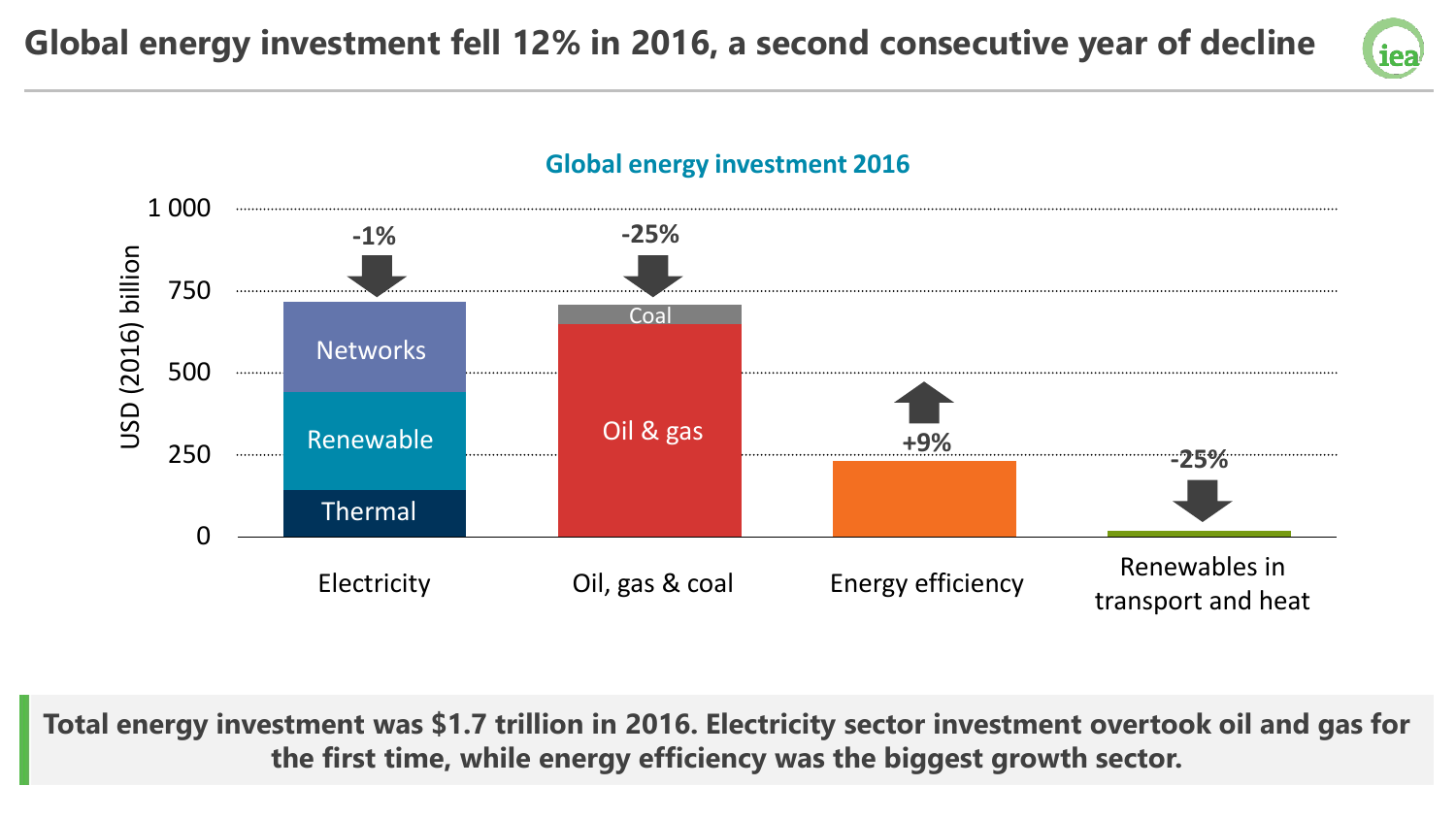# **China remains the first destination of energy investment in 2016**





**China represented 21% of global energy investment, supported by electricity supply and networks; despite a sharp decline in oil and gas, the US total share rose significantly.**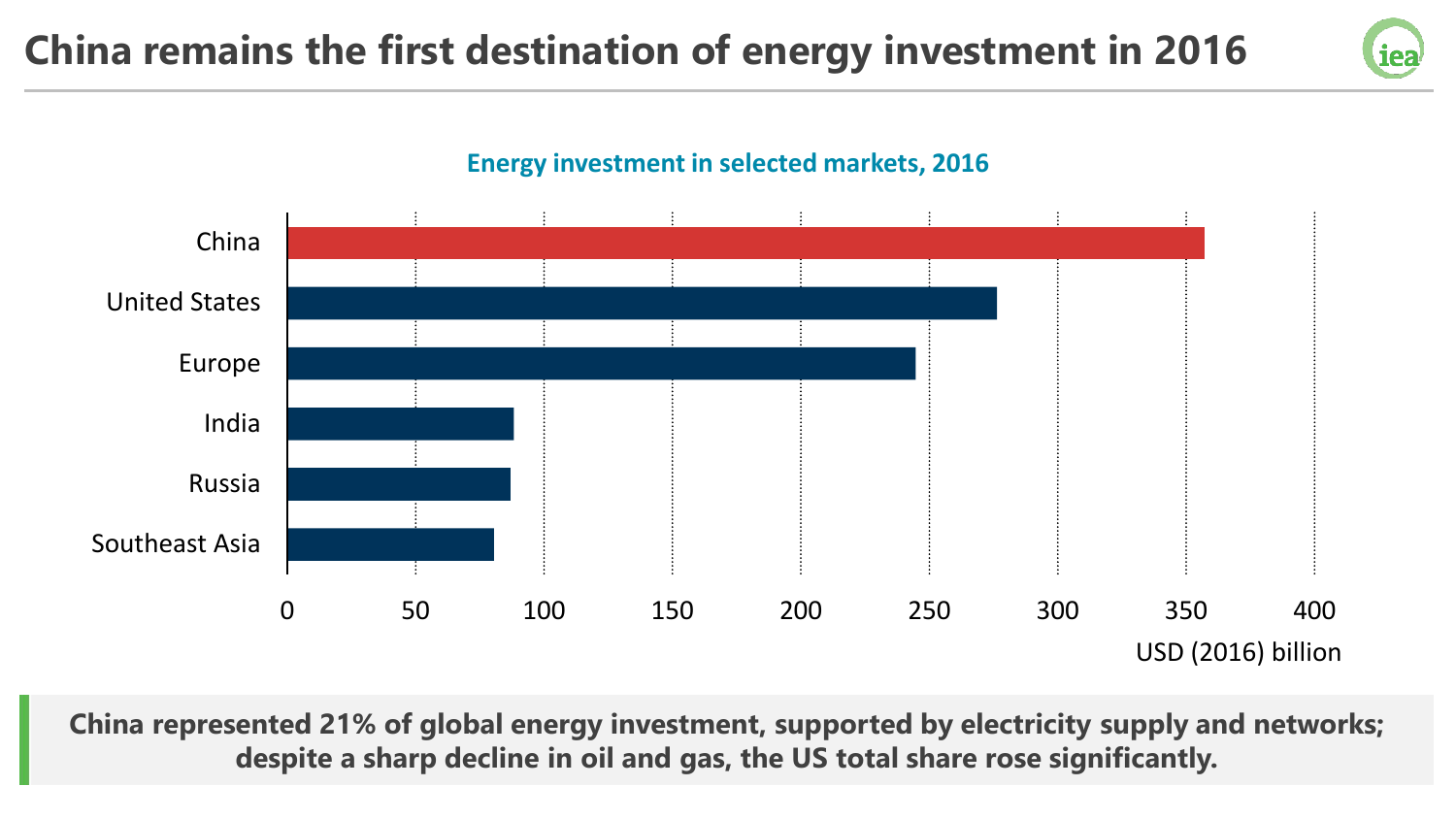### **The role of state actors in energy investments has increased**





**The share of state actors in total energy investment reached 42% in 2016, largely thanks to state-owned enterprises in electricity sector investment, notably in China, and NOCs in upstream oil & gas**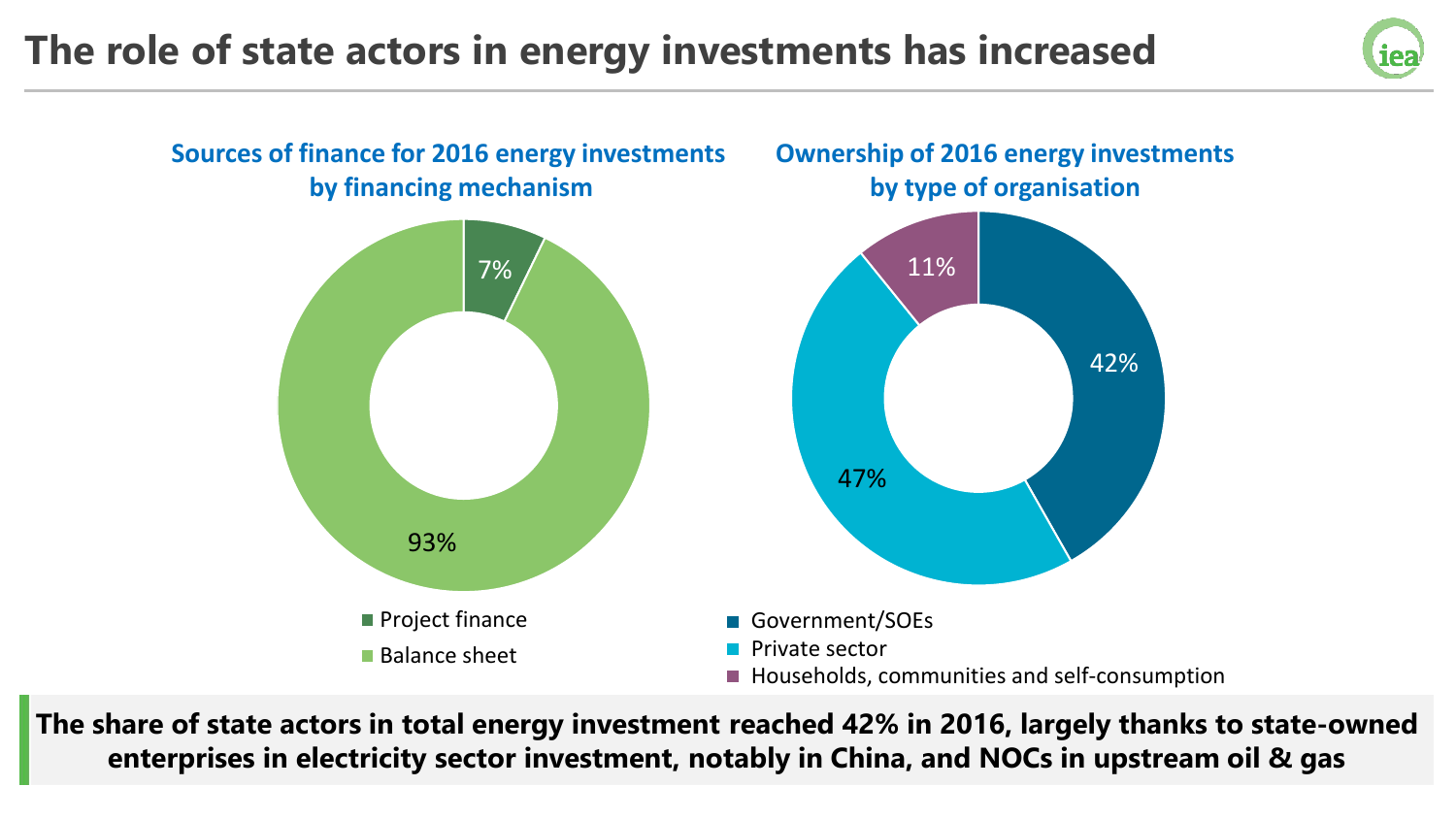### **Europe leads efficiency spending but China is set to overtake it by 2018**





**Policy continues to underpin efficiency spending, especially in buildings insulation, heating systems and home appliances. Much of the growth in transport efficiency spending is in electric vehicles.**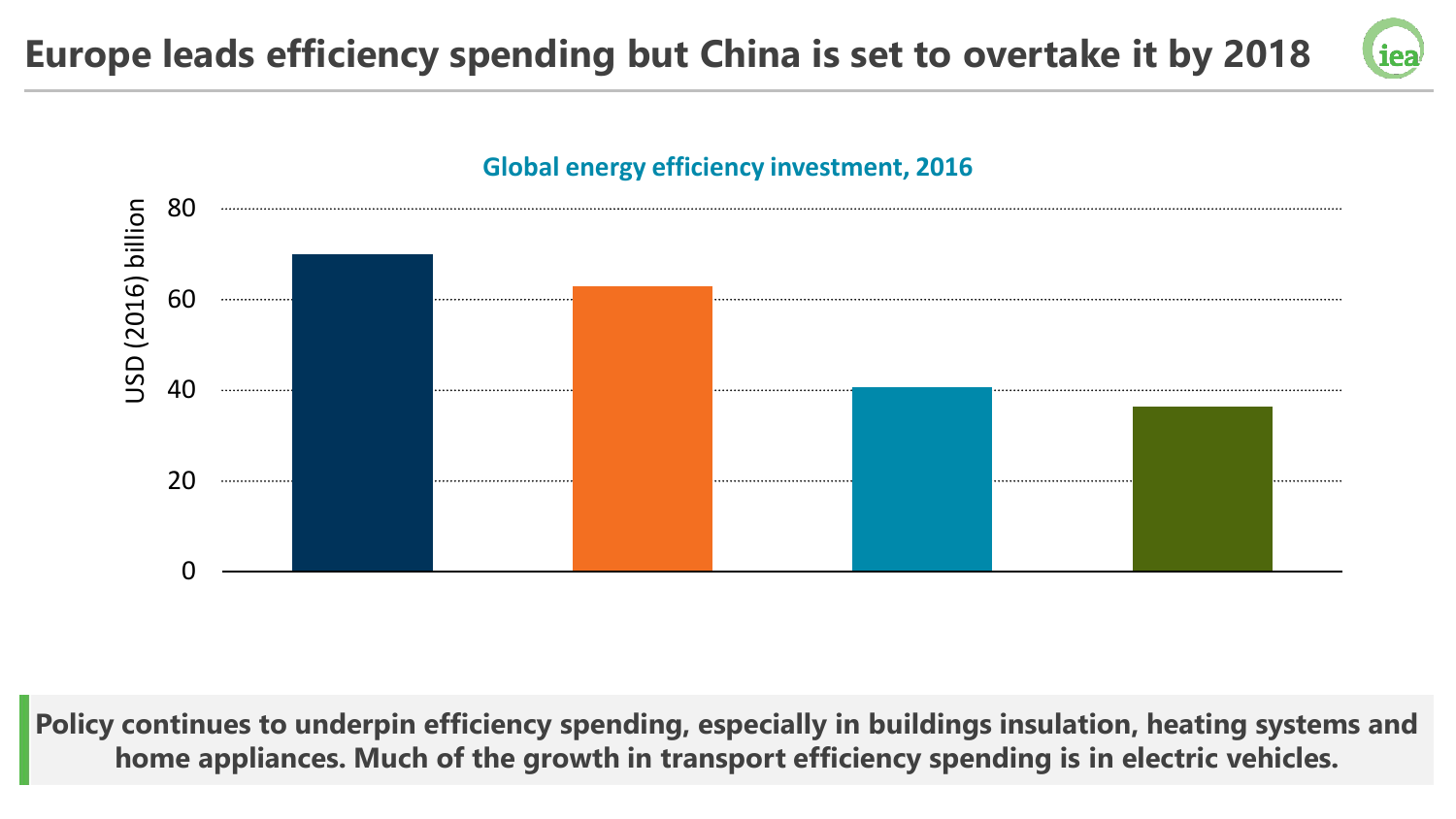



**Electric vehicle (EV) sales grew 38% in 2016, bring and, at \$6 billion, now represent 10% of all transport efficiency spending. Another \$6 billion was spent globally on EV charging stations.**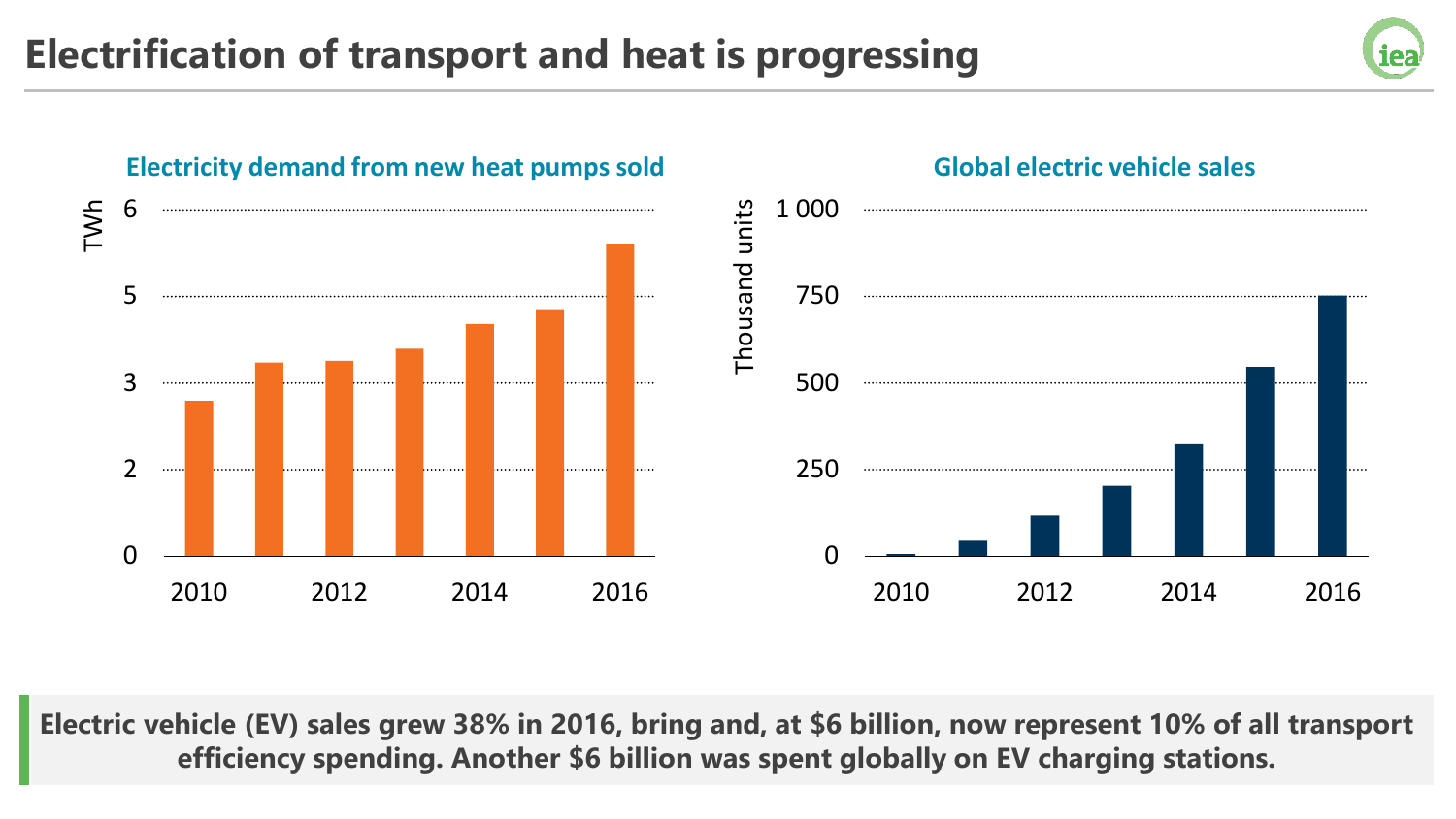



#### **Global oil and gas upstream capital spending 2010-2017 37%**

**Ramp up of activities leads to cost inflation in US tight oil but elsewhere upstream costs decline further. NOC' share in total investment reaches another record high.**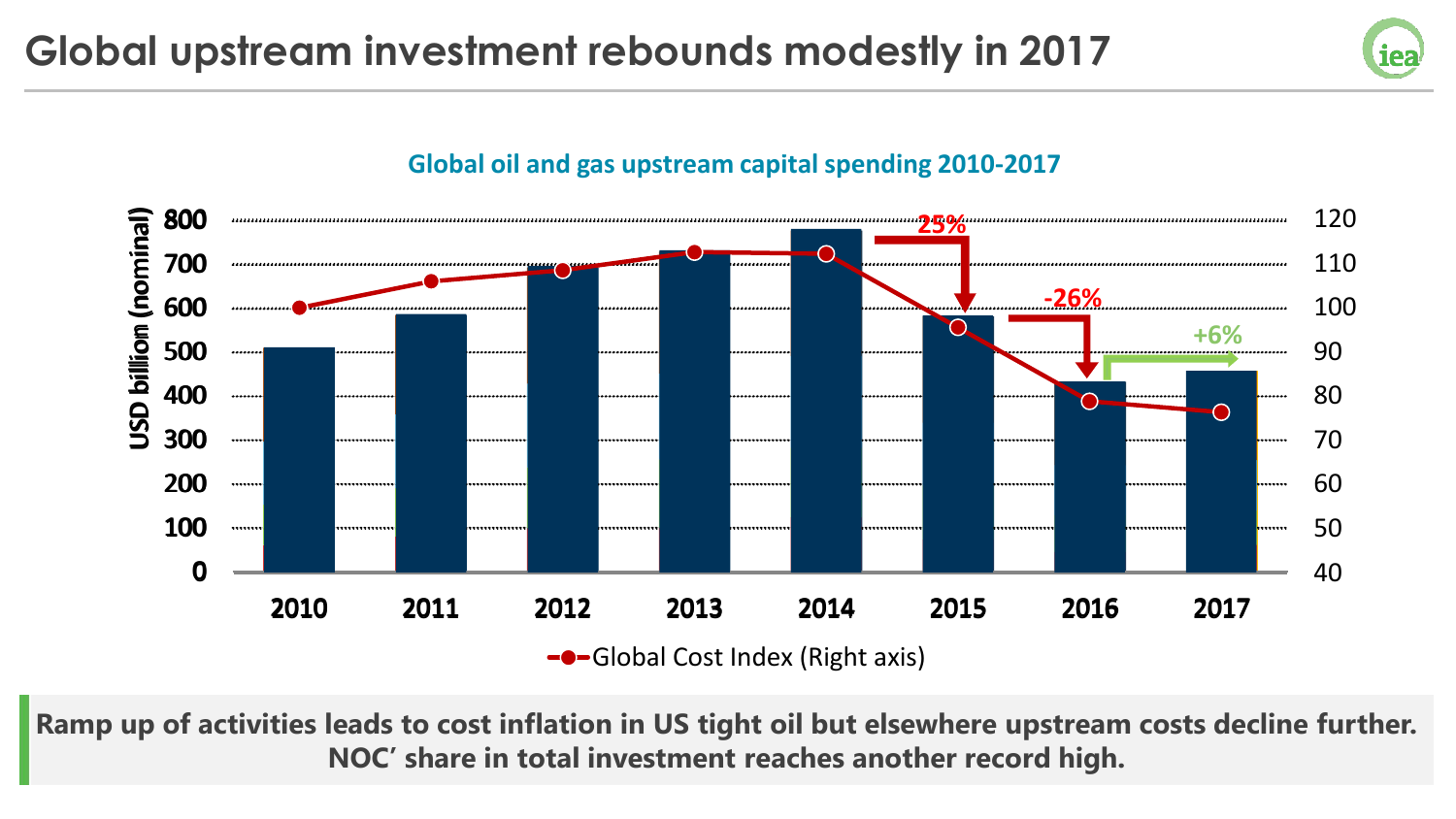# **Oil and gas projects moving to shorter timelines and smaller sizes**





**A shift in company strategies and technology developments leads to shorter project cycles across all the oil and gas industry**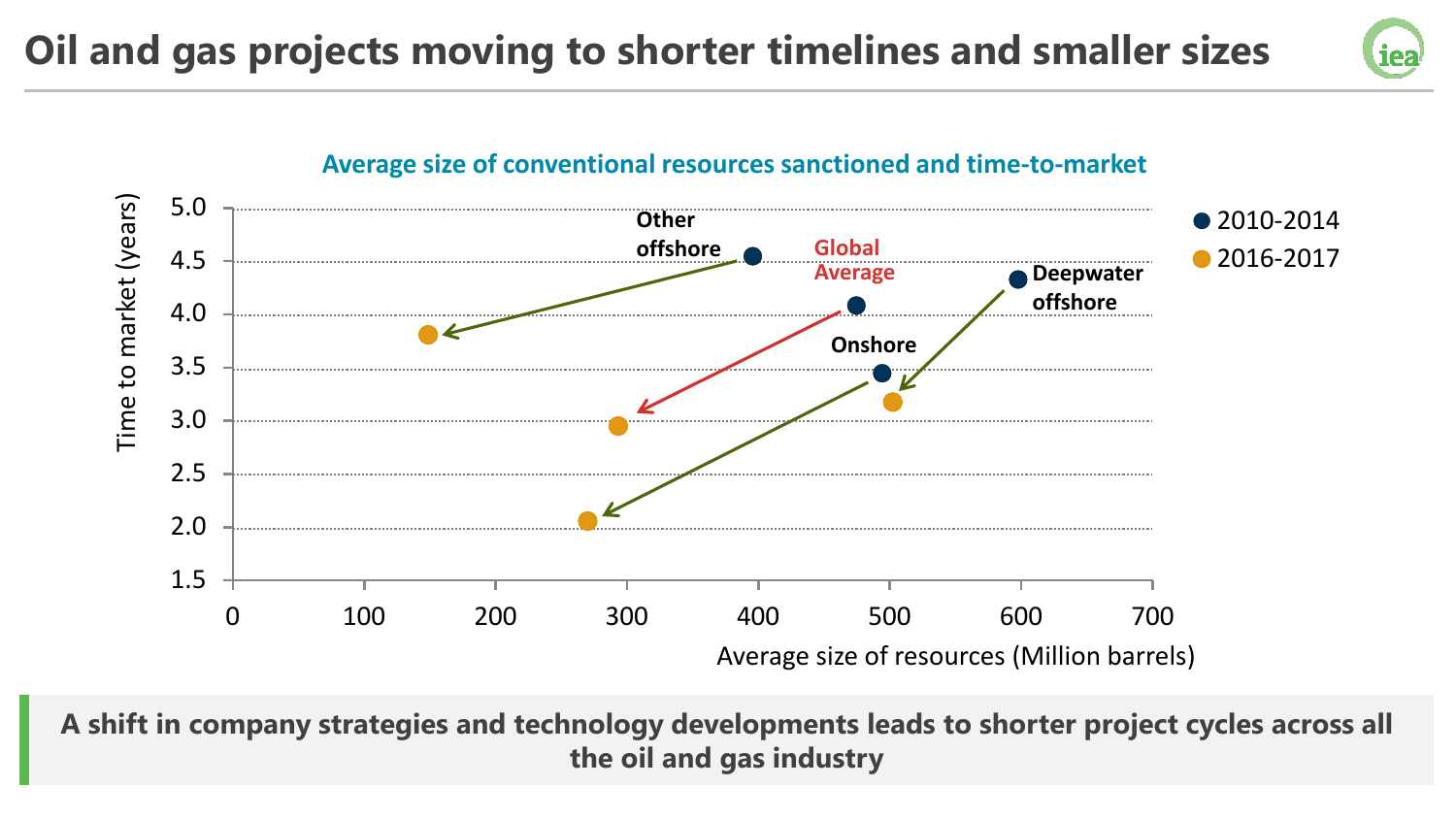## **A wave of coal power investment is coming to a pause**





**In 2016, sanctioning of new coal power fell to the lowest level in nearly 15 years, hampered by competition from renewables and environmental challenges. Gas power FIDs exceeded those for coal by over 1.5 times.**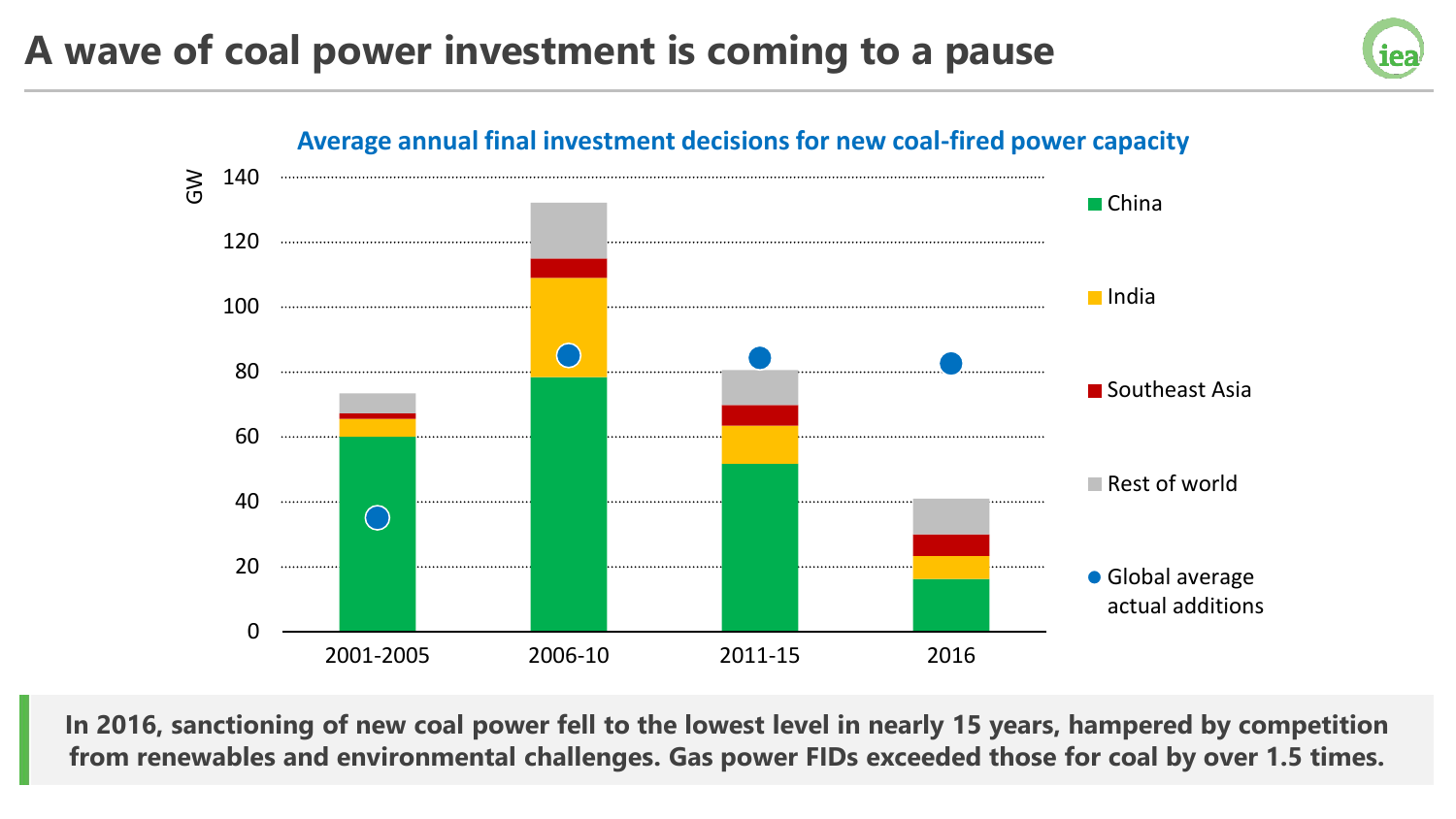# **Investment in clean power is not keeping pace with demand**



**While the contribution of new solar PV and wind has grown nearly three-quarters in the past five years, FIDs for nuclear and hydropower have slowed. Clean power FIDs in 2016 generate at only two-thirds the level of power demand growth.**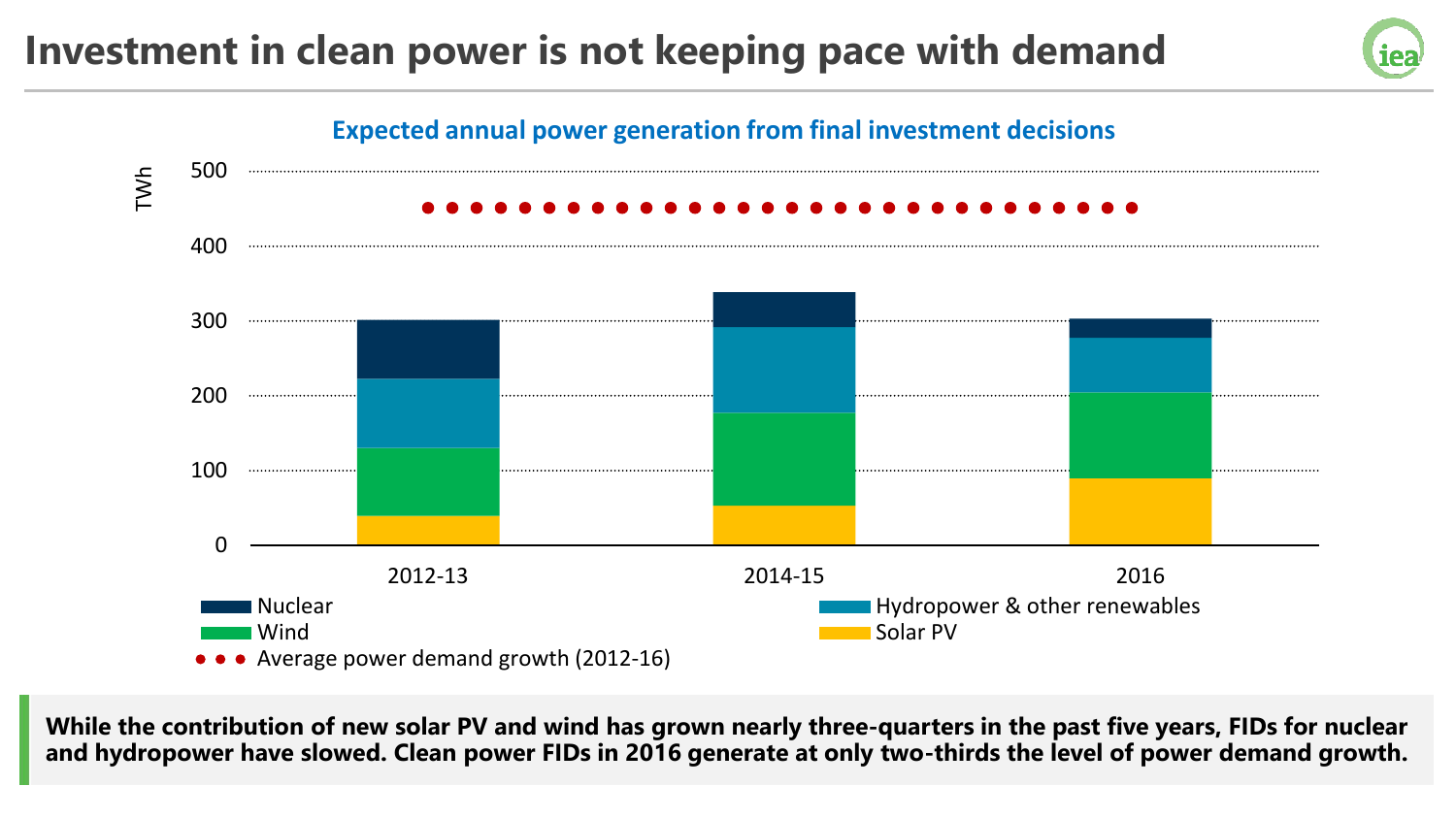## **Global clean energy R&D funding needs a strong boost**





**We've tracked a steady \$37 billion/year of clean energy and electricity networks R&D spending, with room for growth from the private sector. As a share of GDP, China now spends most on energy R&D**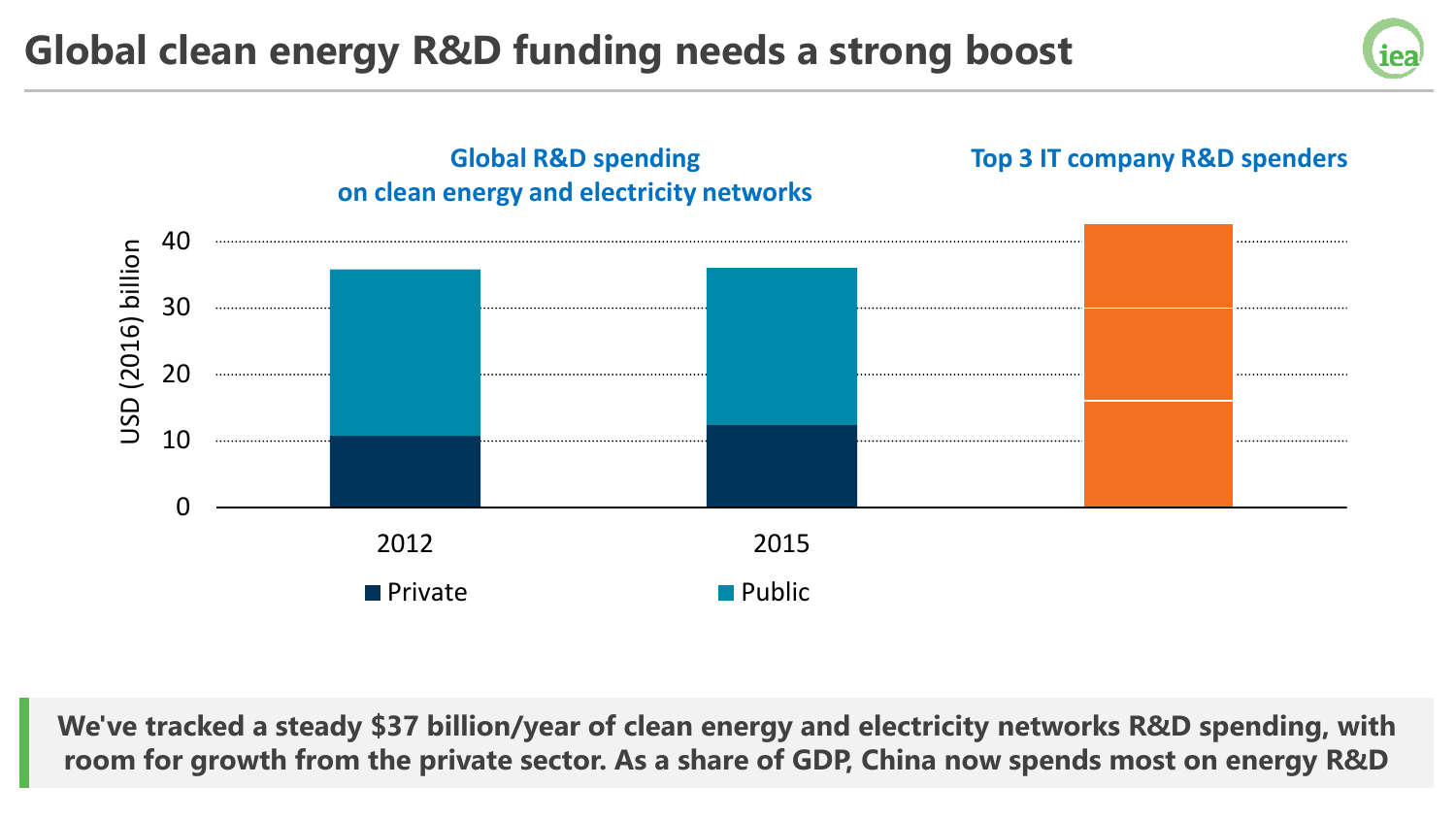

- o **Investment fell by 12% in 2016, a second consecutive year of decline, and electricity sector investment overtook oil, gas and coal investments combined**
- o **An upswing of US shale investment is creating a two-speed oil market and triggering a rapid transformation of the oil and gas industry**
- o **Although electricity investment remains robust, policies need to focus on maintaining supply adequacy, stimulating an acceleration of clean power and strengthening market signals for investment in flexibility**
- o **The clean energy transition needs more R&D but energy R&D expenditures are stable; there is a lot of scope for increased spending on energy innovation by governments and, in particular, the private sector**
- o **Investment decisions today will leave their mark on energy on energy infrastructure for decades to come; the IEA will continue to focus on investment as a cornerstone of a secure and sustainable energy system**